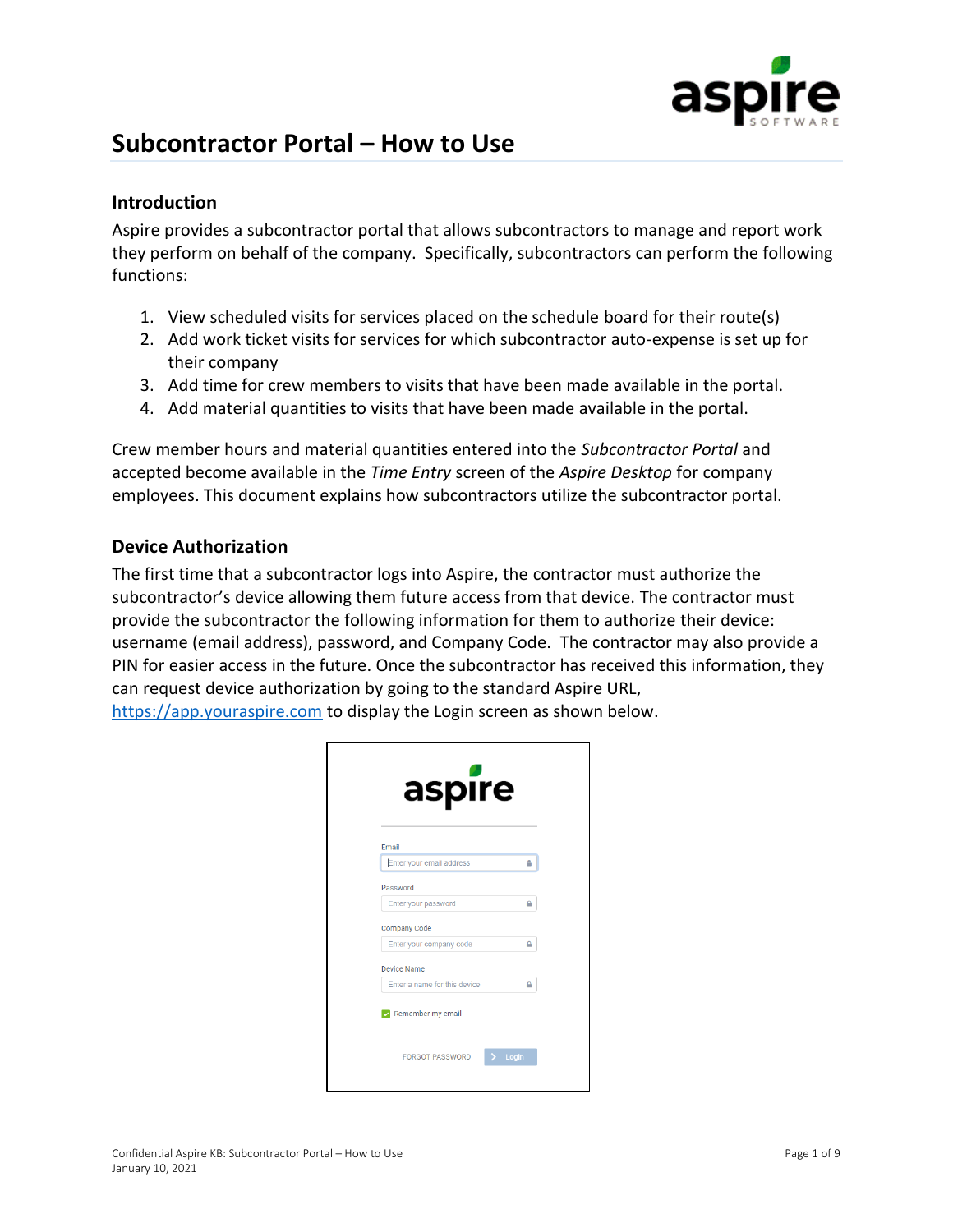

The subcontractor enters the following information into the Login screen:

| Value                | <b>Description</b>                                                                                                                                                                                                |
|----------------------|-------------------------------------------------------------------------------------------------------------------------------------------------------------------------------------------------------------------|
| <b>Email Address</b> | Email address agreed with contractor                                                                                                                                                                              |
| Password             | Password provided by contractor                                                                                                                                                                                   |
| Company Code         | Company code that identifies the contractor. Provided by contractor.                                                                                                                                              |
| Device Name          | Name that uniquely identifies the device that is being authorized. Note that separate browsers<br>on the same computer must each be authorized. Example device name: "Sam's Plowing Service -<br>John Smith iPad" |

Once the subcontractor has entered this information and presses the yellow arrow icon, Aspire will display the following screen:

| aspire                                                                                                                                                                |               |  |
|-----------------------------------------------------------------------------------------------------------------------------------------------------------------------|---------------|--|
| This device has not been authorized. Please contact your<br>system admissibilitie to have this device authorized, then<br>click the refresh button below to by again. |               |  |
| Email                                                                                                                                                                 |               |  |
| cussoom@aspiretx.com                                                                                                                                                  |               |  |
| Patoword                                                                                                                                                              |               |  |
| Emiryourpeaseon                                                                                                                                                       |               |  |
| Company Code                                                                                                                                                          |               |  |
| Classroom                                                                                                                                                             | $\mathcal{M}$ |  |
| <b>C</b> Remember my email                                                                                                                                            |               |  |
| Logist with PINT                                                                                                                                                      |               |  |
|                                                                                                                                                                       |               |  |
| FORGOT PASSWORD                                                                                                                                                       | $\sum$ tinger |  |

At this point the subcontractor must coordinate with the contractor to have the contractor enable the device. Once the subcontractor has been authorized by a system administrator, they can click the Refresh button to display the login screen:

| aspire                         |       |  |
|--------------------------------|-------|--|
| PIN                            |       |  |
|                                |       |  |
| Login with email and password? |       |  |
| <b>FORGOT PIN</b>              | Login |  |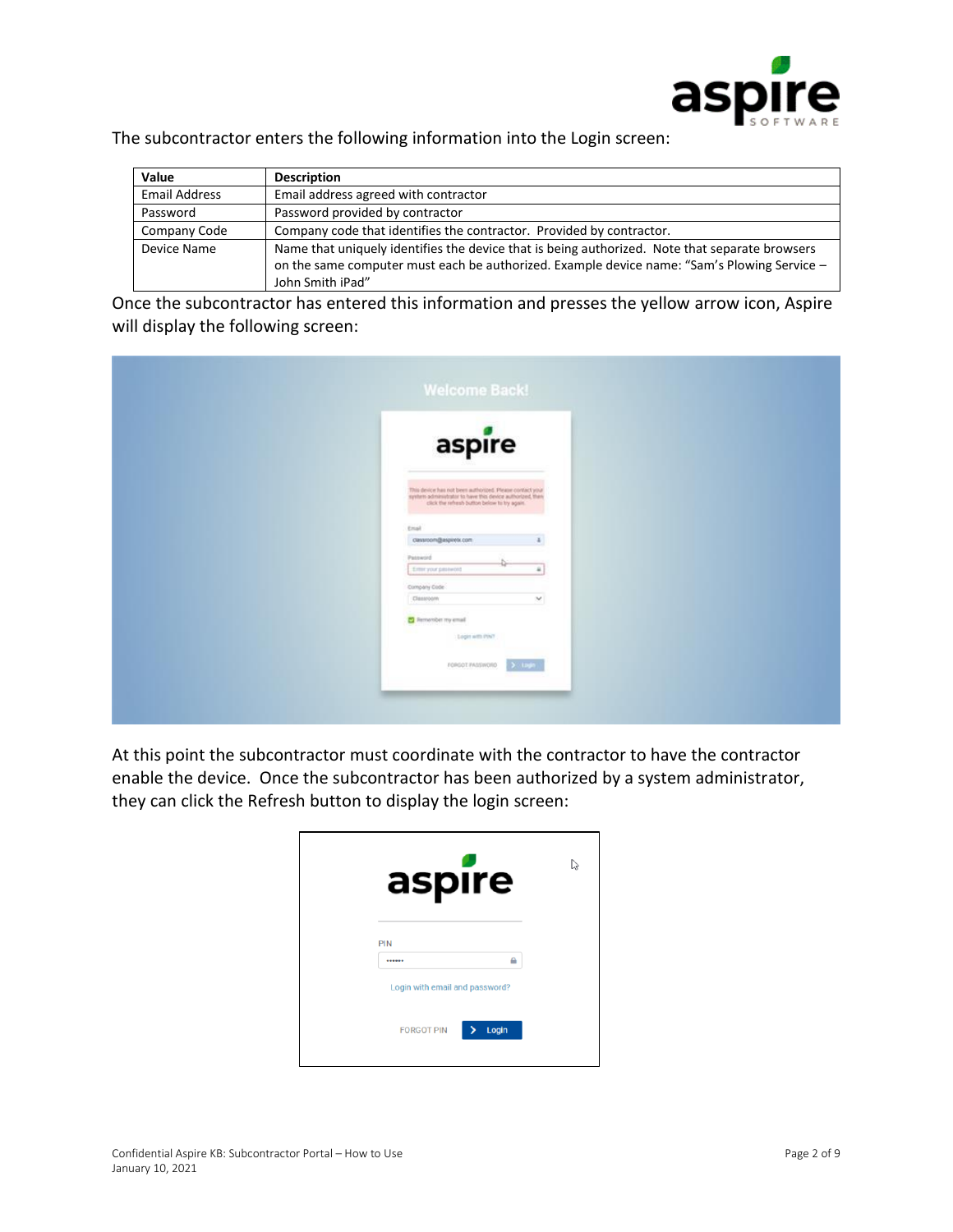

## **Logging into the Subcontractor Portal**

The subcontractor can enter into the *Subcontractor Portal* by entering their PIN and clicking the yellow arrow icon depicted above.

Alternatively, if they wish to login using their email address and password, they can click the button labeled, *Click here to enter your email address and password to identify yourself on this device.* If the subcontractor clicks this button, the login screen will be displayed as show here.

| aspire                            |   |
|-----------------------------------|---|
| Email                             |   |
| Enter your email address          | Δ |
| Password                          |   |
| Enter your password<br>≏          |   |
| $\triangledown$ Remember my email |   |
| Login with PIN?                   |   |
| <b>FORGOT PASSWORD</b><br>Login   |   |

## **Description of the Subcontractor Portal**

The *Subcontractor Portal* screen can represent three level of entries:

- 1. Routes for which the subcontractor provides service
- 2. Work ticket visits scheduled for the subcontractor under the routes
- 3. Work time or materials that the subcontractor has provided on the route

The image below shows the *Subcontractor Portal* screen for a subcontractor having three routes set up in Aspire: "Emanuel Plower Isaac – Columbia", "Emanuel Plower Eliz – Columbia" and "Emanuel's Shovelers – Columbia". Only the first two levels are depicted in the example which shows what the screen would look like if four visits were scheduled for the subcontractor's routes by the contractor.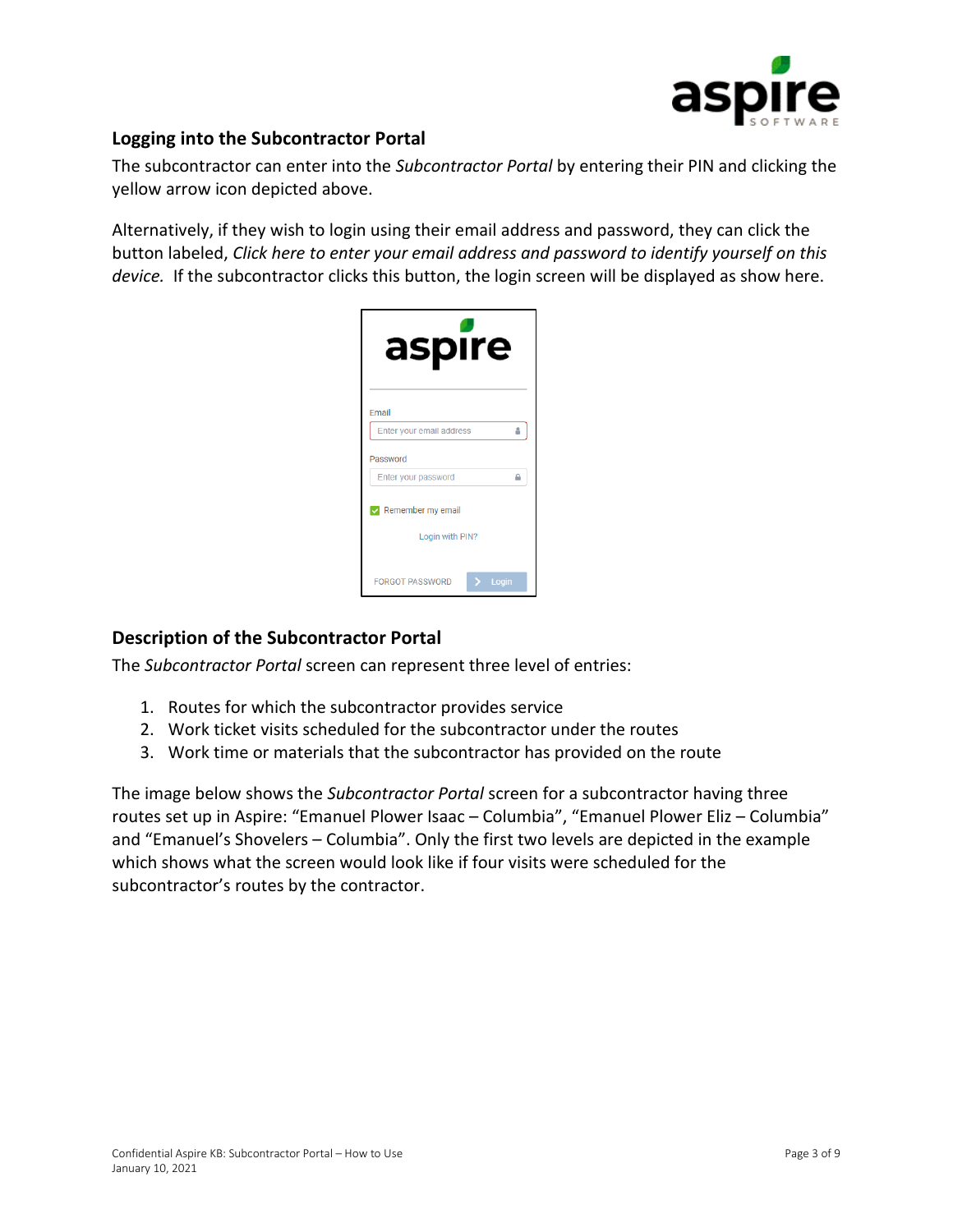

|                                                                         | <u>Mondescape</u><br>Review and Submit Work Items for Emanuel's Snow Service for   11/25/2019 | 曲               |           |                       |
|-------------------------------------------------------------------------|-----------------------------------------------------------------------------------------------|-----------------|-----------|-----------------------|
| ٠                                                                       | <b>Start Time</b>                                                                             | <b>End Time</b> | Hours/Qtv | $\bullet$<br>$\infty$ |
| $\mathbf{c}$<br><b>Emanuel Plower Isaac - Columbia</b>                  |                                                                                               |                 | 0.00      | ø                     |
| œ<br>Nathan Jones Law - Snow Plowing 4.01-6" - 22679<br>d               |                                                                                               |                 | 0.00      | <b>8</b> %            |
| $\bullet$<br><b>Emanuel's Shovelers - Columbia</b>                      |                                                                                               |                 | 0.00      | $\bullet$<br>Ø        |
| ÆЭ<br>1709 Bristol_Ridge_Court - Plow Truck - 22680<br>$\boldsymbol{A}$ |                                                                                               |                 | 0.00      | 08                    |
| Boones Hospital - Season Snow Contract - 22682                          |                                                                                               |                 | 0.00      | 08                    |
| ₩<br><b>Emanuel Plower Eliz - Columbia</b>                              |                                                                                               |                 | 0.00      | <b>B</b><br>ø         |
| $\overline{.}$<br>Shakespeare's - Salt Per Ton - 22683                  |                                                                                               |                 | 0.00      | 8 %                   |
|                                                                         |                                                                                               |                 | 0.00      |                       |

Visits are shown on the route if they have been scheduled on the *Schedule Board*. Additionally, if the *Enable tickets to be created from Sub Portal* option is enabled, the subcontractor can add additional visits for services they are set up to perform as described below. A *[Partial](#page-8-0)  [Occurrence](#page-8-0)* <sup>%</sup> icon may be displayed next to services to be invoiced "Per Service" that allows the subcontractor to indicate what percent of effort was required to complete the work.

Levels within the hierarchy may be visually collapsed or expanded by clicking the small triangle icons<sup>a</sup> to the left of each route or work ticket/visit or in the header.

The *Export to Excel*  $\triangleq$  icon<sup>b</sup> in the footer exports the full content of the displayed day to an Excel spreadsheet.

## **Adding Visits to a Route**

If the *Enable tickets to be created from Sub Portal* option is enabled for the system, then the *Add Visit*  $\bullet$  icon<sup>c</sup> will be available to the left of the routes. If the subcontractor clicks the *Add Visit* icon, Aspire adds a line-item underneath that route allowing the user to add a service performed by that crew. The line-item provides a drop-down listing opportunity services by property that the subcontractor may perform. Valid services available in the drop-down are determined as follows.



- 1. Services for contract opportunities are shown if a subcontractor auto-expense for the subcontractor has been established on the opportunity-service in an estimate for an existing opportunity, AND…
- 2. …the associated opportunities are won, AND…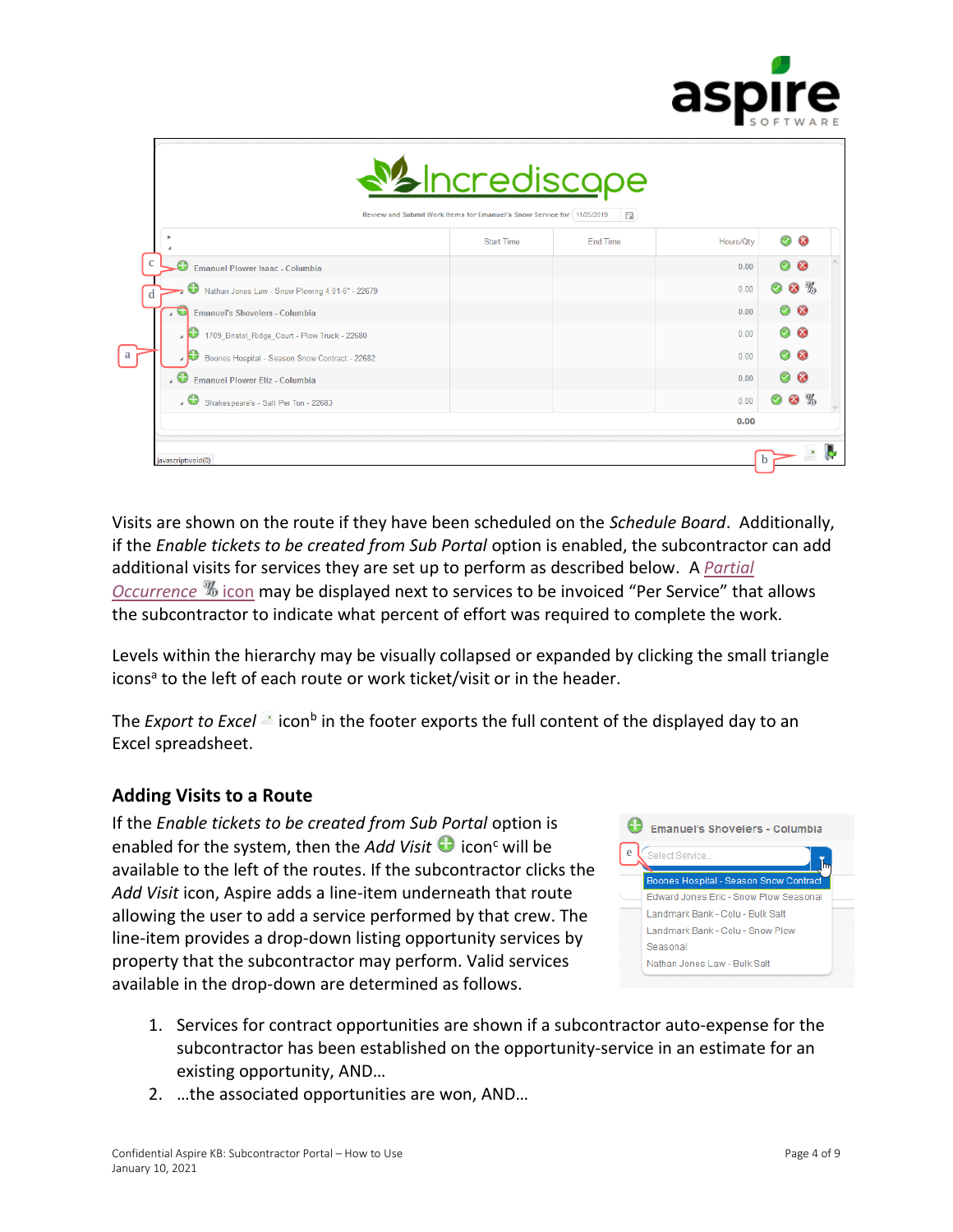

- 3. …the date specified on the *Subcontractor Portal* screen is between the start and end dates of the opportunity, AND…
- 4. …the opportunity service is either an *As Needed* service or has one or more tickets in open or scheduled status.

The text of each combo-box option<sup>e</sup> consists of the property name followed by the opportunity service display name.

Important Note: If the *Enable tickets to be created from Sub Portal* option is disabled, then the *Add Visit* icon will be disabled. The subcontractor can add additional visits for services they are set up to perform as described below.

## **Adding Time or Materials for a Visit**

When the subcontractor clicks the *Add Time or Material*  $\bullet$  icon<sup>d</sup> (see above) just to the left of any displayed work ticket visit adds a line-item underneath that work ticket visit allowing the user to add either crew member time or T&M materials applied for that visit. The line-item provides a drop-down list containing whose options include…

| <b>Emanuel's Shovelers - Columbia</b>               |
|-----------------------------------------------------|
| Landmark Bank - Colu - Bulk Salt                    |
| <b>Isaac Plower Afem</b>                            |
| Select Item<br>f                                    |
| <b>Elizabeth Plower Atem</b><br><b>Emanuel Atem</b> |
| <b>Emanuel Atem CREW</b>                            |
| <b>Isaac Plower Atem</b>                            |
| Rael Shoveler Atem                                  |
| Rael Shoveler Atem CREW<br>g                        |
| Rock Salt (Bulk)                                    |
|                                                     |

- 1. **Subcontractor Crew Members**<sup>f</sup> All contacts in the system that are tied to the subcontractor's company that have no time on the selected work ticket during the specified day.
- 2. **Material Items**<sup>g</sup> Any item identified by the contractor as a valid *Subcontractor Expense* for the selected service.

## Adding Time

When a crew member<sup>a</sup> has been added to a visit, the subcontractor can specify the time that the crew member spent. They can do so by changing the *Start* and *End* times, in which case Aspire will calculate the hours, or they can disregard the *Start* and *End* times to directly type in the hours.

|                                        |                                      |                                      | $\sim$<br>◡ |
|----------------------------------------|--------------------------------------|--------------------------------------|-------------|
|                                        | <b>Start Time</b>                    | End Time                             | Hours/Qty   |
| <b>Emanuel Plower Isaac - Columbia</b> |                                      |                                      | 0.00        |
| Landmark Bank - Colu - Bulk Salt       |                                      |                                      | e<br>0.00   |
| a<br>Emanuel Atem                      | 10/10/2018 12:00 AM<br>曲<br>$\Omega$ | 10/10/2018 12:00 AM<br>曲<br>$\Omega$ | h           |

Once the subcontractor has entered the proper hours for the crew member, they can accept the value by clicking the *Accept* **o** icon<sup>b</sup> next to the entry. The time must be accepted before the subcontractor logs out, or the time will be lost. If the subcontractor inadvertently adds a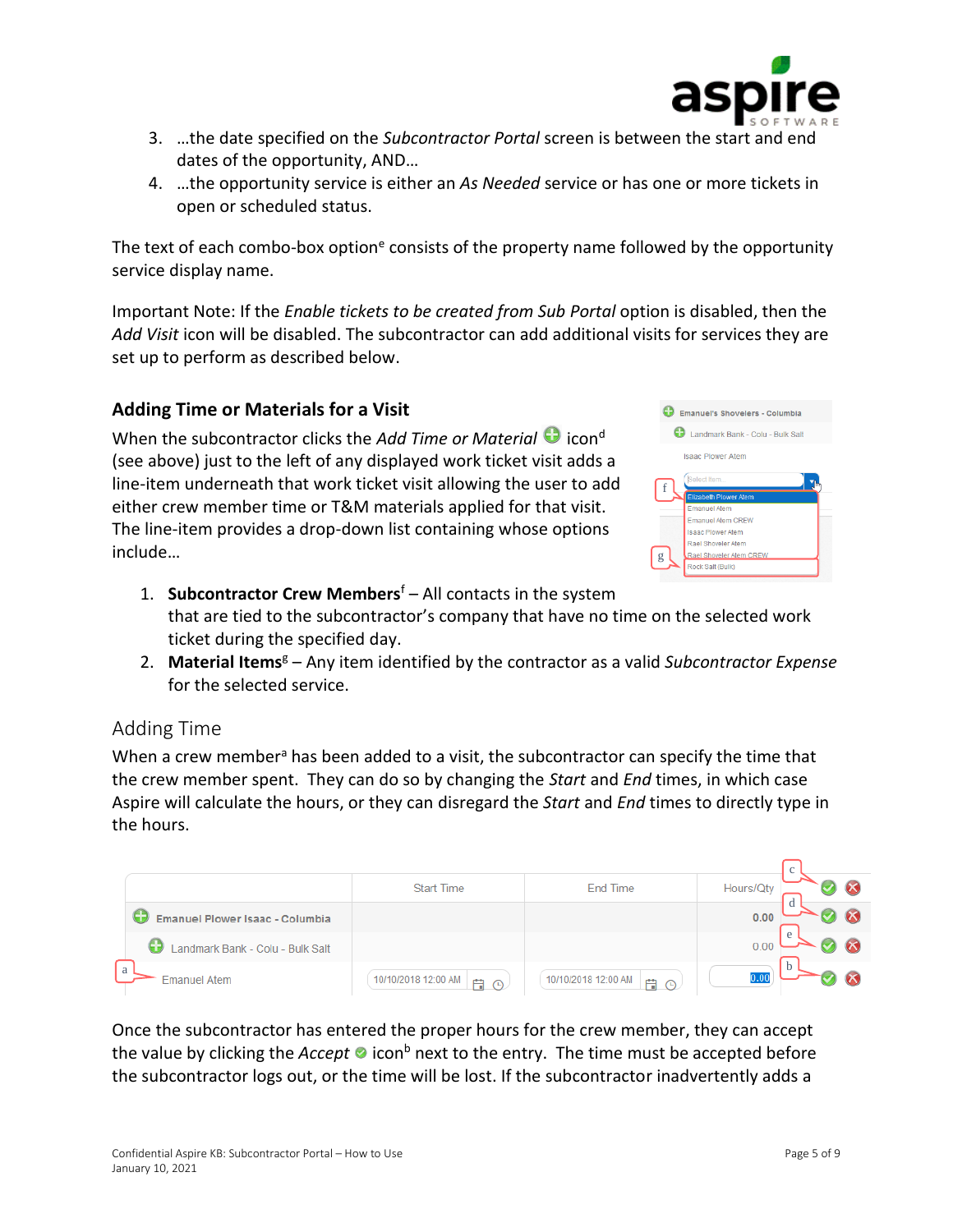

crew member unintentionally, they can immediately remove it by clicking the *Delete Time* icon next to the entry. Multiple added [material items](#page-5-0) and time entries can be accepted or deleted simultaneously by clicking the appropriate *Accept/Delete* icon at the header level<sup>c</sup>, the route level<sup>d</sup> or the visit level<sup>e</sup>.

The *Start Time* and *End Time* fields allow the user to specify the date. This is intended to be used to enter time that spans two different days. If the user sets the date in this field to a date for which the contractor has closed the books, the *Subcontractor Portal* will not allow the subcontractor to save the time.

When time is accepted by the subcontractor, *Time Entry* becomes available to the contractor in Aspire.

# <span id="page-5-0"></span>Adding Materials

When an item<sup>a</sup> has been added to a visit, the subcontractor can specify the quantity of that item that was applied by entering a number in the *Quantity* field.



Once the subcontractor has entered the proper quantity, they can accept the value by clicking the *Accept* **D**icon<sup>b</sup> next to the entry. The quantity must be accepted before the subcontractor logs out, or the value will be lost. If the subcontractor inadvertently adds an item unintentionally, they can immediately remove it by clicking the *Delete Time* **i**con next to the entry. Multiple added items and time entries can be accepted or deleted simultaneously by clicking the appropriate *Accept/Delete* icon at the header level (not shown), the route level<sup>c</sup> or the visit level<sup>d</sup>.

## Entering Time or Materials in a Closed Month

Aspire may be configured to allow the subcontractor to enter time in a month that is closed. This option will affect how Aspire behaves when the subcontractor sets the date at the top to a closed date as shown in the following table. When this option is disabled, and a subcontractor logs into the *Subcontractor Portal* and sets the date at the top of the screen to a month that is closed<sup>b</sup>, the screen will be disabled<sup>c</sup> so that they cannot add time or materials. When this option is enabled, and the user sets the date at the top of the screen to a closed month<sup>d</sup>, the screen is enabled, but the user is only allowed to directly enter the number of hours worked<sup>e</sup> – they cannot specify the start and stop times for the work<sup>f</sup>.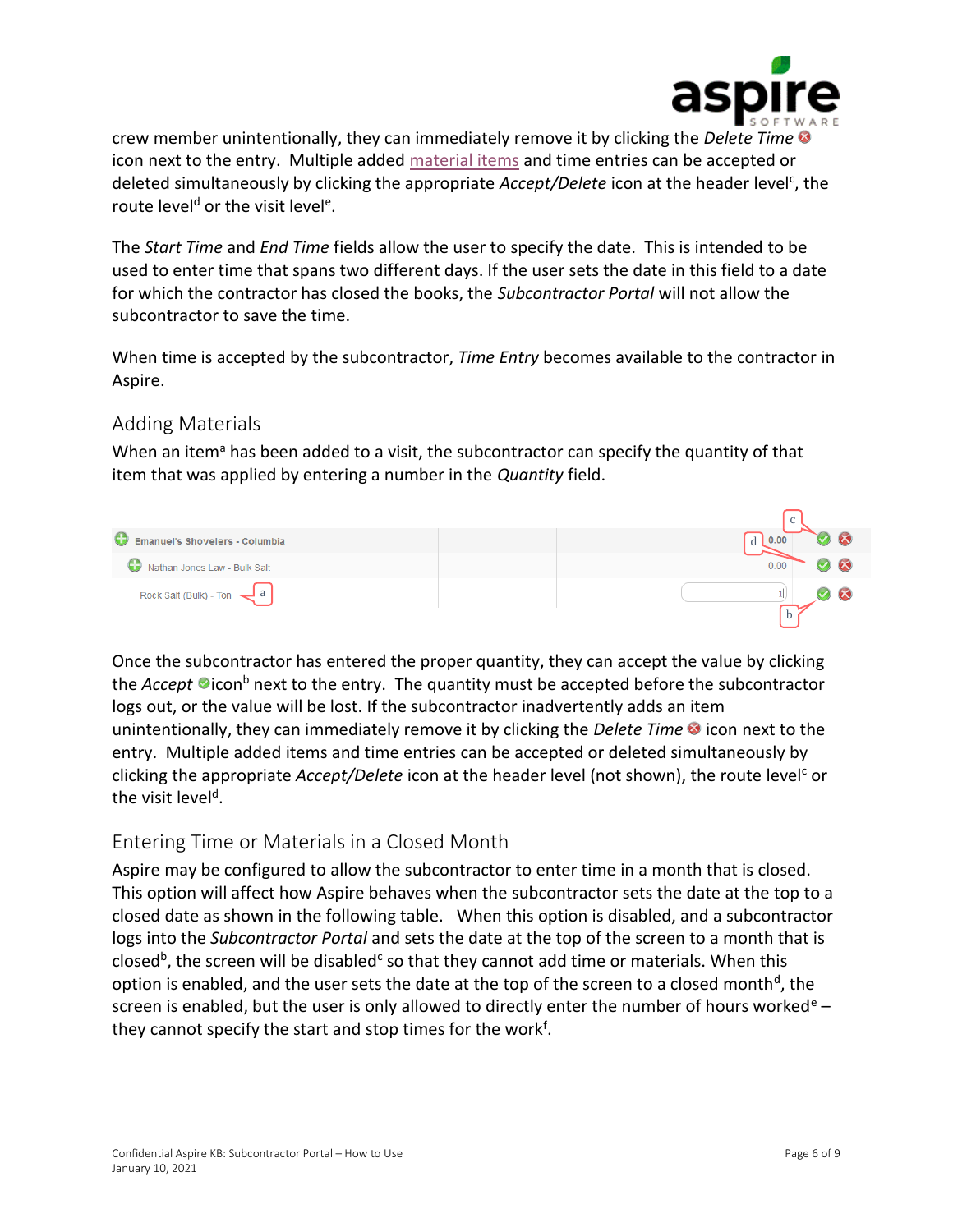

| Date Set to Closed Month                                                                                 | Option Disabled and |                 |              |                                    | Date Set to Closed Month                                                                                      | Option Enabled and |                 |           |  |
|----------------------------------------------------------------------------------------------------------|---------------------|-----------------|--------------|------------------------------------|---------------------------------------------------------------------------------------------------------------|--------------------|-----------------|-----------|--|
| <b><i>M</i></b> Incrediscope<br>Review and Submit Work Items for Emanuel's Snow Service for [05/14/2019] |                     |                 | l A          | h                                  | <b><i><u>M</u></i></b> Incrediscope<br>Review and Submit Work Items for Emanuel's Snow Service for 05/15/2019 |                    |                 | 自         |  |
|                                                                                                          | <b>Start Time</b>   | <b>End Time</b> | Hours/Qty    | $\circ$<br>$^{\circ}$              |                                                                                                               | <b>Start Time</b>  | <b>End Time</b> | Hours/Qt  |  |
| C<br>Emanuel Plower Isaac -<br>C blumb a                                                                 |                     |                 | 0.00         | $O$ $O$                            | Emanuel Plower Isaac -<br>Columbia                                                                            |                    |                 | 5.00      |  |
| ⊖<br>Emanuel's Shovelers - Columbia<br>€                                                                 |                     |                 | 0.00<br>0.00 | $^{\circ}$<br>Ø<br>$\circ$ $\circ$ | Boones Hospital - Season Snow<br>Contract - 22189                                                             |                    |                 | e<br>5.00 |  |
| Emanuel Plower Eliz - Columbia                                                                           |                     |                 | 0.00         |                                    | <b>Elizabeth Plower Atem</b>                                                                                  | $\Box$ E $\odot$   | <b>TEG</b>      | 5.00      |  |
|                                                                                                          |                     |                 |              |                                    | <b>D</b> Emanuel's Shovelers - Columbia                                                                       |                    |                 | 0.00      |  |
|                                                                                                          |                     |                 |              |                                    | <b>D</b> Emanuel Plower Eliz - Columbia                                                                       |                    |                 | 0.00      |  |
|                                                                                                          | c                   |                 |              |                                    |                                                                                                               |                    |                 | 5.00      |  |
|                                                                                                          |                     |                 |              | $\mathbf{x}$                       |                                                                                                               |                    |                 |           |  |

Additionally, if the option is disabled, and the user sets the date at the top to an open month<sup>g</sup>, but then enters a start or end time with a date that is in a closed month, Aspire will flag the entry red<sup>h</sup>, and prevent them from saving time to the closed month. [AL-4083]

|                                                      | <u>Maincrediscape</u><br>Review and Submit Work Items for Emanuel's Snow Service for   10/22/2019 | 自                 | g         |                     |
|------------------------------------------------------|---------------------------------------------------------------------------------------------------|-------------------|-----------|---------------------|
|                                                      | <b>Start Time</b>                                                                                 | End Time          | Hours/Qty | $\otimes$ $\otimes$ |
| $\cdot$ $\bullet$<br>Emanuel Plower Isaac - Columbia |                                                                                                   |                   | 0.00      | $\alpha$            |
| 116_Chesterfield_Blu - Snow Plow Seasonal - 22186    |                                                                                                   |                   | 0.00      | 6%<br>М             |
| <b>Elizabeth Plower Atem</b>                         | 05/15/2019 12 日 ①                                                                                 | 05/15/2019 01 自 ① | 0.00      | $\infty$<br>Ø       |
| <b>C</b> Emanuel's Shovelers - Columbia              |                                                                                                   |                   | 0.00      | 08                  |
| . C.<br>Emanuel Plower Eliz - Columbia               |                                                                                                   |                   | 0.00      |                     |
|                                                      |                                                                                                   |                   | 0.00      |                     |
|                                                      |                                                                                                   |                   |           |                     |

#### **Rejection of Time and Materials Entries by Contractor**

Once time and materials have been submitted to the contractor via the *Subcontractor Portal* as described above, the contractor will review the entries, and may accept or reject them. The contractor can accept or reject all entries submitted for a given day – they cannot selectively accept or reject individual entries. If the contractor rejects the entries, they are able to enter comments that become available to the subcontractor in the *Subcontractor Portal* explaining the reason and nature of the rejection.

Upon contractor's rejection of subcontractor's time and materials submissions, the subcontractor may be notified in the following ways: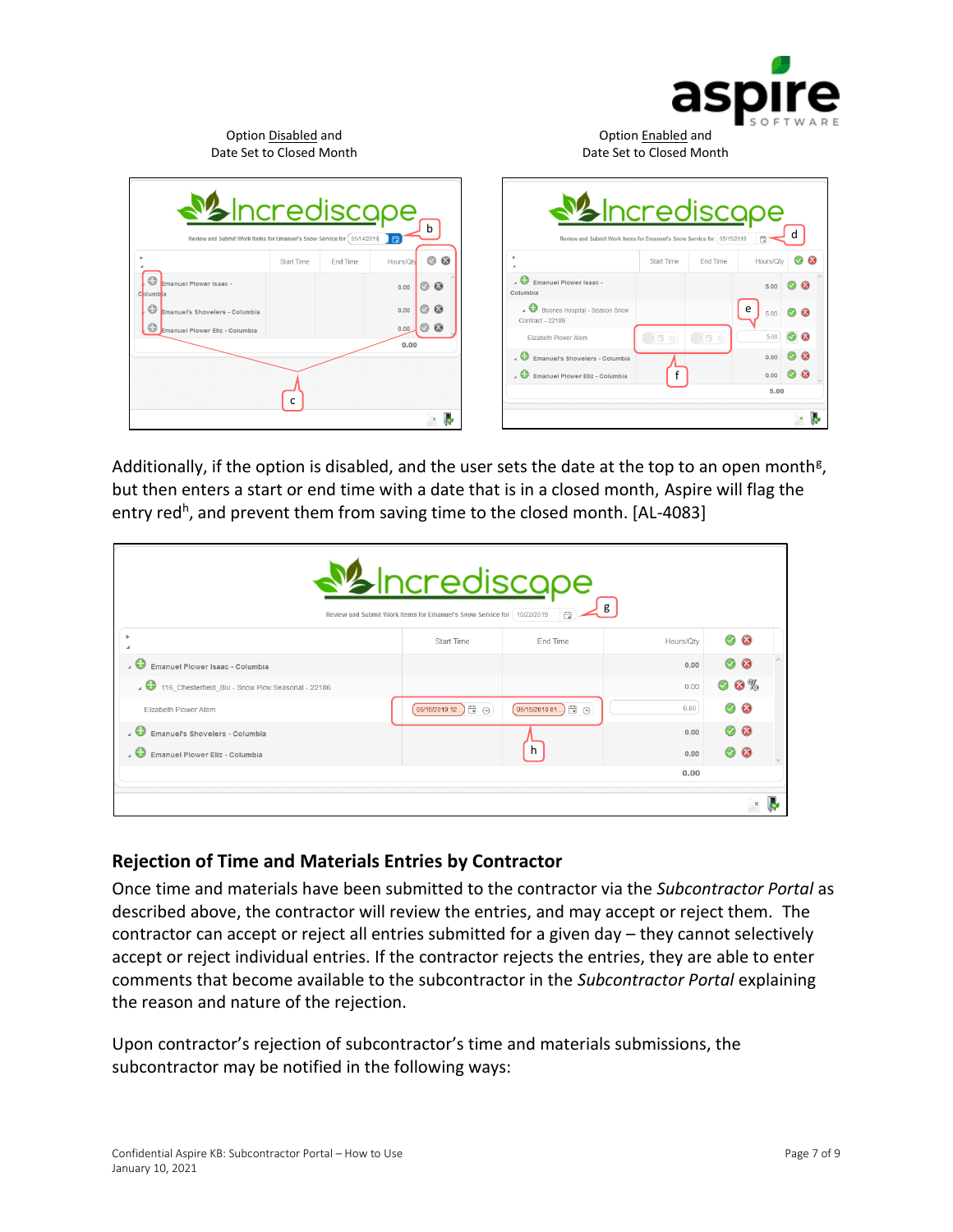

- 1. When the subcontractor logs into the *Subcontractor Portal* after the rejection, rejected entries will no longer be read-only as they were immediately after submission. Rather, the subcontractor will be able to make corrections and resubmit. This allows the subcontractor to make corrections based on input from the contractor.
- 2. A *Subcontractor Portal Notes* **i** icon<sup>a</sup> will be displayed next to the appropriate routes. Clicking this icon displays all notes<sup>b</sup> that have been included with denials for that route on the specified day<sup>c</sup> as depicted below.

|                                                  | <b>ASpire</b>                                                          | are Company<br>$\mathsf{C}$ |                                                                                             |                                 |
|--------------------------------------------------|------------------------------------------------------------------------|-----------------------------|---------------------------------------------------------------------------------------------|---------------------------------|
|                                                  | Review and Submit Work Items for Emanuel's Snow Service for 07/07/2019 | 茼                           |                                                                                             |                                 |
| a                                                | <b>Start Time</b>                                                      | End Time                    | Hours/Qty                                                                                   | ◚<br>$\boldsymbol{\mathcal{S}}$ |
| Emanuel Plower Isaac - Columbia                  |                                                                        |                             | 9.50                                                                                        |                                 |
| Enterprise Providenc - Bulk Salt - 21469         | Subcontractor Time Denial Notes                                        |                             | 9.50                                                                                        |                                 |
| Isaac Plower Atem                                | 07/07/201 ■ A                                                          | 07/07/201 □ (4)             | 1.50                                                                                        |                                 |
| Rael Shoveler Atem                               | <b>自⊙</b>                                                              | 自 <sup>⊙</sup>              | 8.00                                                                                        |                                 |
| $\overline{a}$<br>Emanuel's Shovelers - Columbia |                                                                        |                             | 0.00                                                                                        |                                 |
|                                                  |                                                                        |                             | 9.50                                                                                        |                                 |
|                                                  |                                                                        |                             |                                                                                             |                                 |
| javascript:void(0)<br>b                          |                                                                        |                             |                                                                                             |                                 |
|                                                  |                                                                        |                             |                                                                                             |                                 |
| Subcontractor Time Denial Notes                  |                                                                        |                             |                                                                                             |                                 |
| Denied Date/Time +                               | Denied By                                                              | Note                        |                                                                                             |                                 |
|                                                  | Joseph Presidante                                                      |                             | There must have been a mistake because Rael<br>could not have spent 8 hours plowing. Please |                                 |

3. The contractor can set up Aspire so that the subcontractor will receive an email notifying them of rejections.